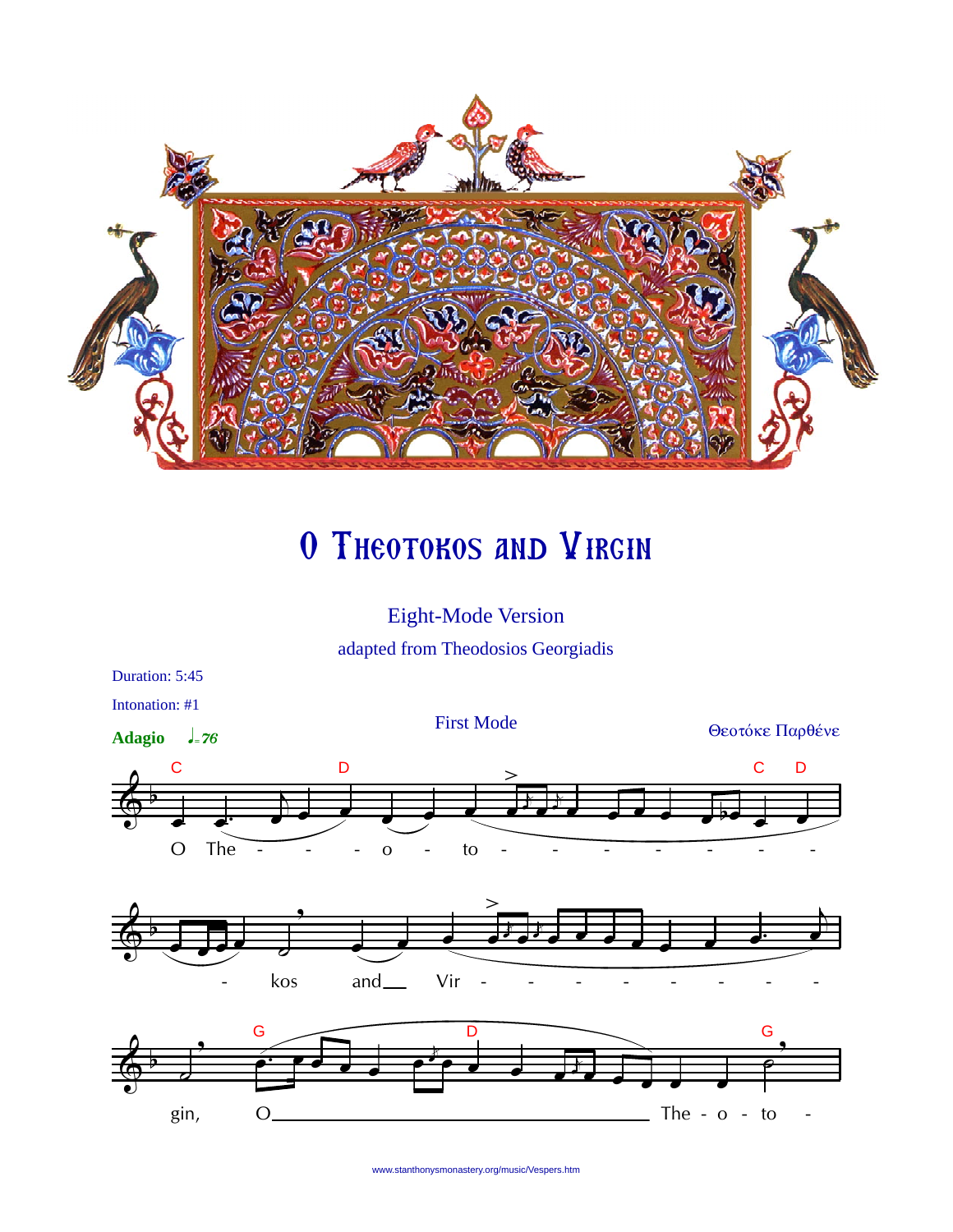

## Second Mode (Diatonic)



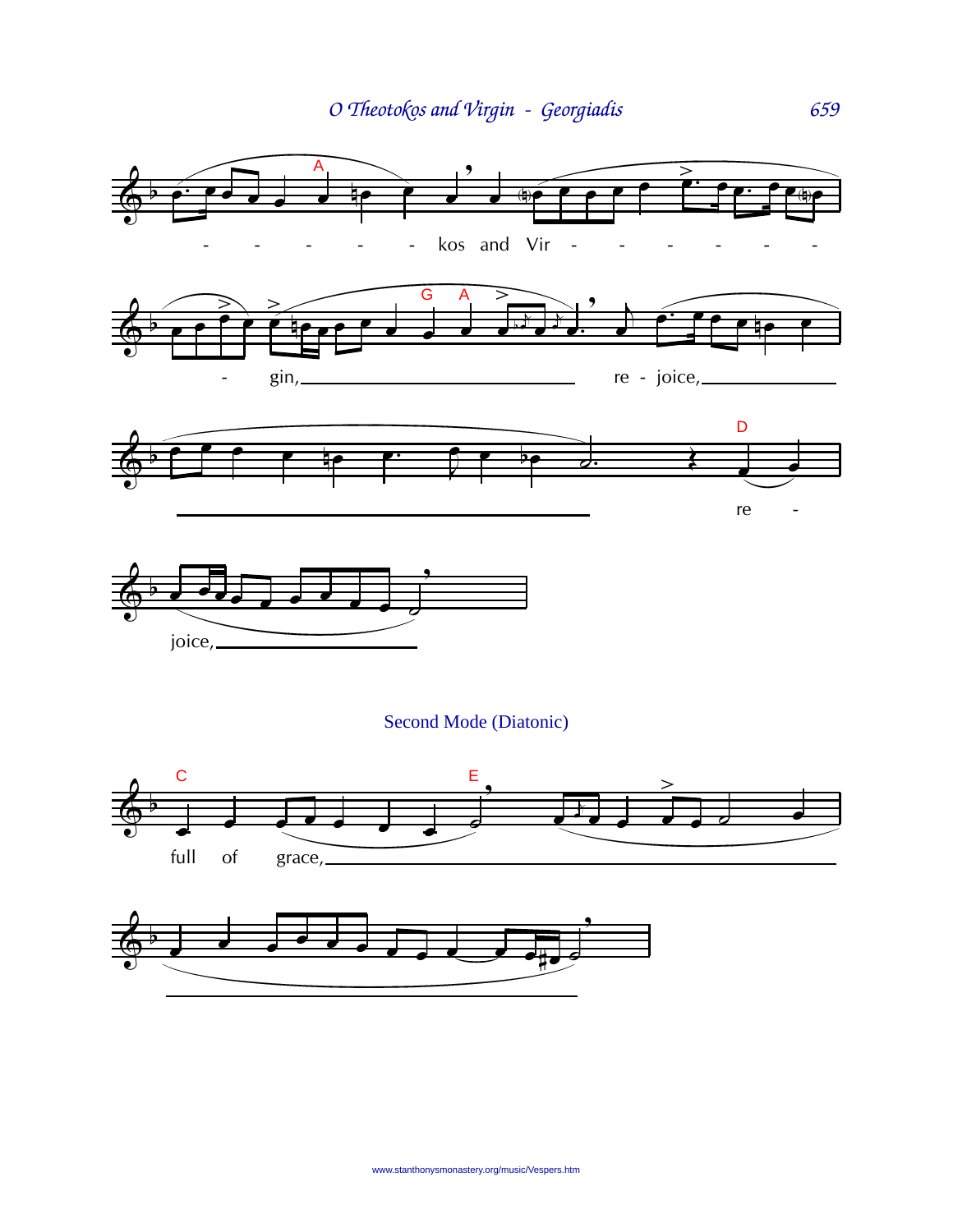Third Mode



thou a - mong wom - - - - - - -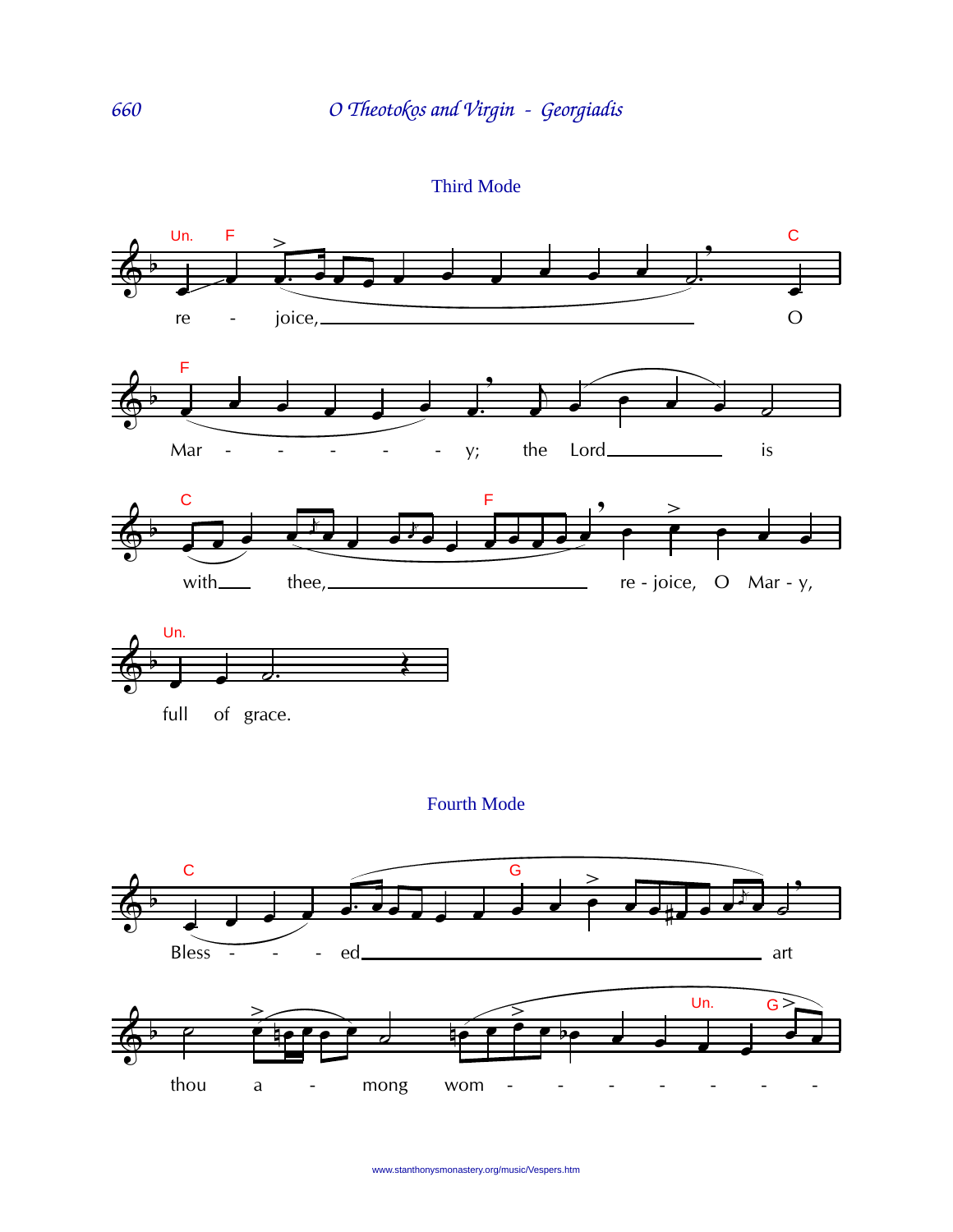

**Plagal First Mode** 









Plagal Second Mode



www.stanthonysmonastery.org/music/Vespers.htm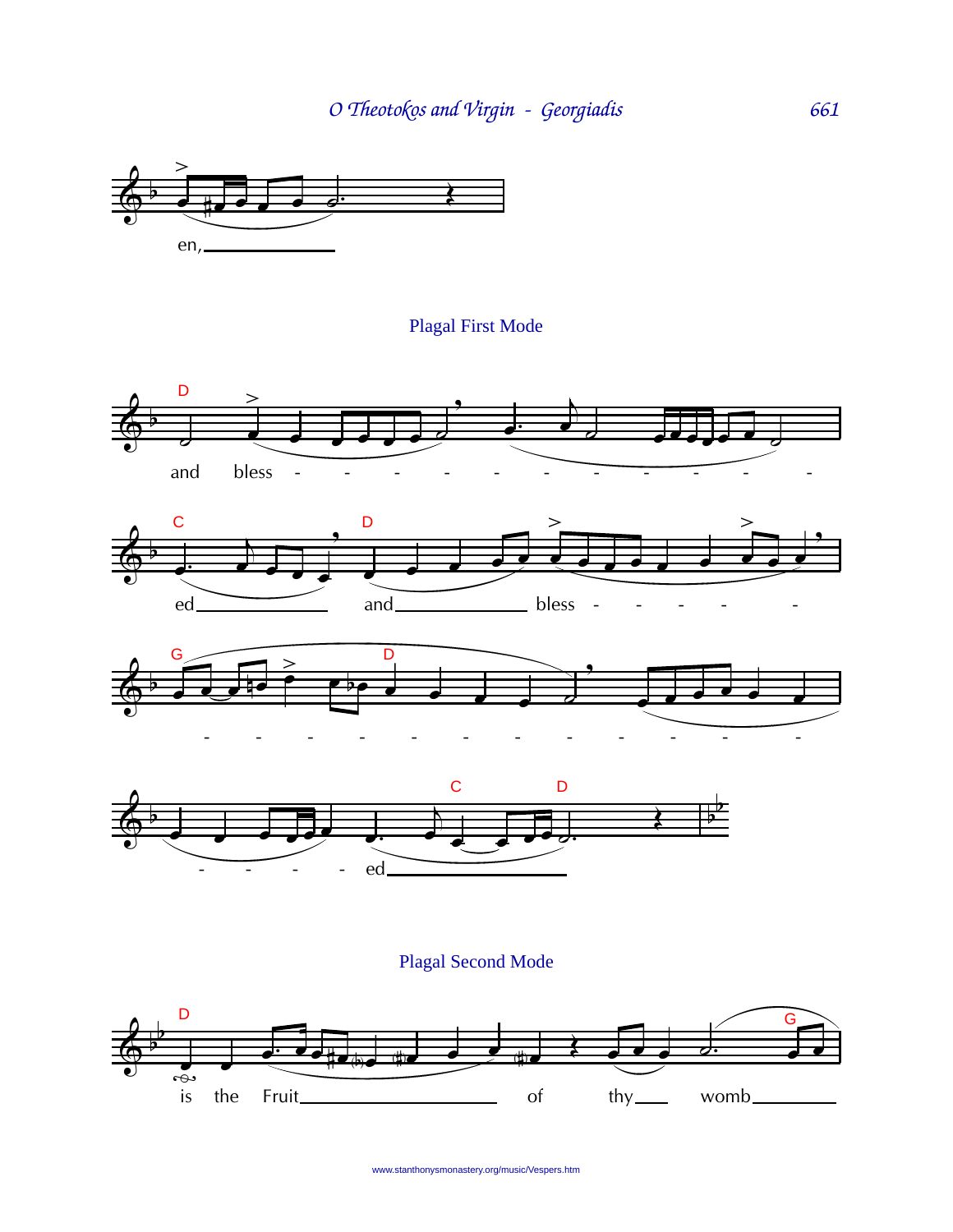

Grave Mode (Diatonic)





**Plagal Fourth Mode** 





www.stanthonysmonastery.org/music/Vespers.htm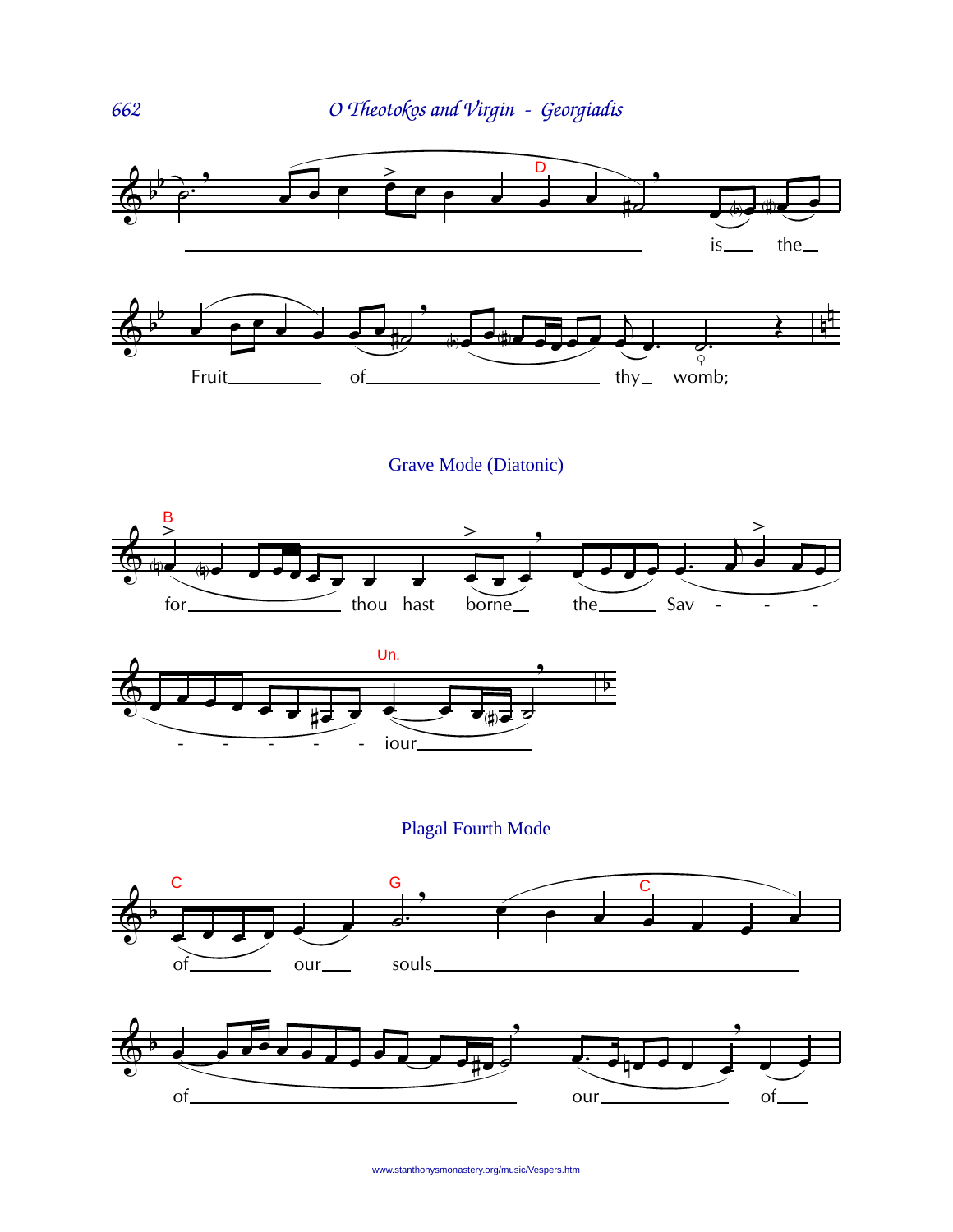

<sup>\*</sup> The Byzantine musicologist Dimitri Conomos defines a kratema as "a melodic unit of teretismata which is woven into the normal sequence of a hymn at a point, usually a cadence, where amplification is possible." According to Gregorios Stathis, the primary purpose of the kratema is to extend ( $\kappa \rho \alpha \tau \hat{\omega}$ ) the duration of a service. Early Church Fathers make reference to wordless or meaningless chants, basing their commentaries on Is. 6:3 and Ez. 3:12. The sixth-century mystic known as Pseudo-Dionysios the Areopagite refers to litugical music as echos of divine beauty which humans receive after its transmission descends the heavenly hierarchy. [PG IV, 156-184]. St. Augustine refers to the ecstatic nature of wordless jubilation, and both he and St. Ieronymos identify the same with the early Christian concept of glossolalia [*PL* XXXVII, 1272 and *PL* XXVI, 970]. Commentators agree that such praise was a human imitation of the ceaseless chants of angels. Music manuscripts show that the kratema has been in use since at least the fourteenth century. The fact that St. John Koukouzeles wrote numerous kratemata indicates that he was a staunch supporter of their use. St. Nicodemus of the Holy Mountain, however, in his commentary of Canon LXXV of the Sixth Œcumenical Synod, criticized the kratema and recommended that chanters avoid them so that more time will remain for the readings. In 1649, Gerasimos Monachos of Crete argued that the meaningless sounds designate the Holy Trinity and refer to the Incarnate Condescension (based on the numerical value of the letters of  $\text{tempex}$ ). In contemporary times, the kratema is still used throughout Greece and on the Holy Mountain, as well as in some places of the Greek Diaspora where services are conducted in Greek. For a thorough discussion in English of the kratema, see: Conomos, Dimitri E., *Byzantine Trisagia and Cheroubika of the Fourteenth and Fifteenth Centuries,* Patriarchal Institute for Patristic Studies, Thessaloniki, 1974, pp. 262-286.